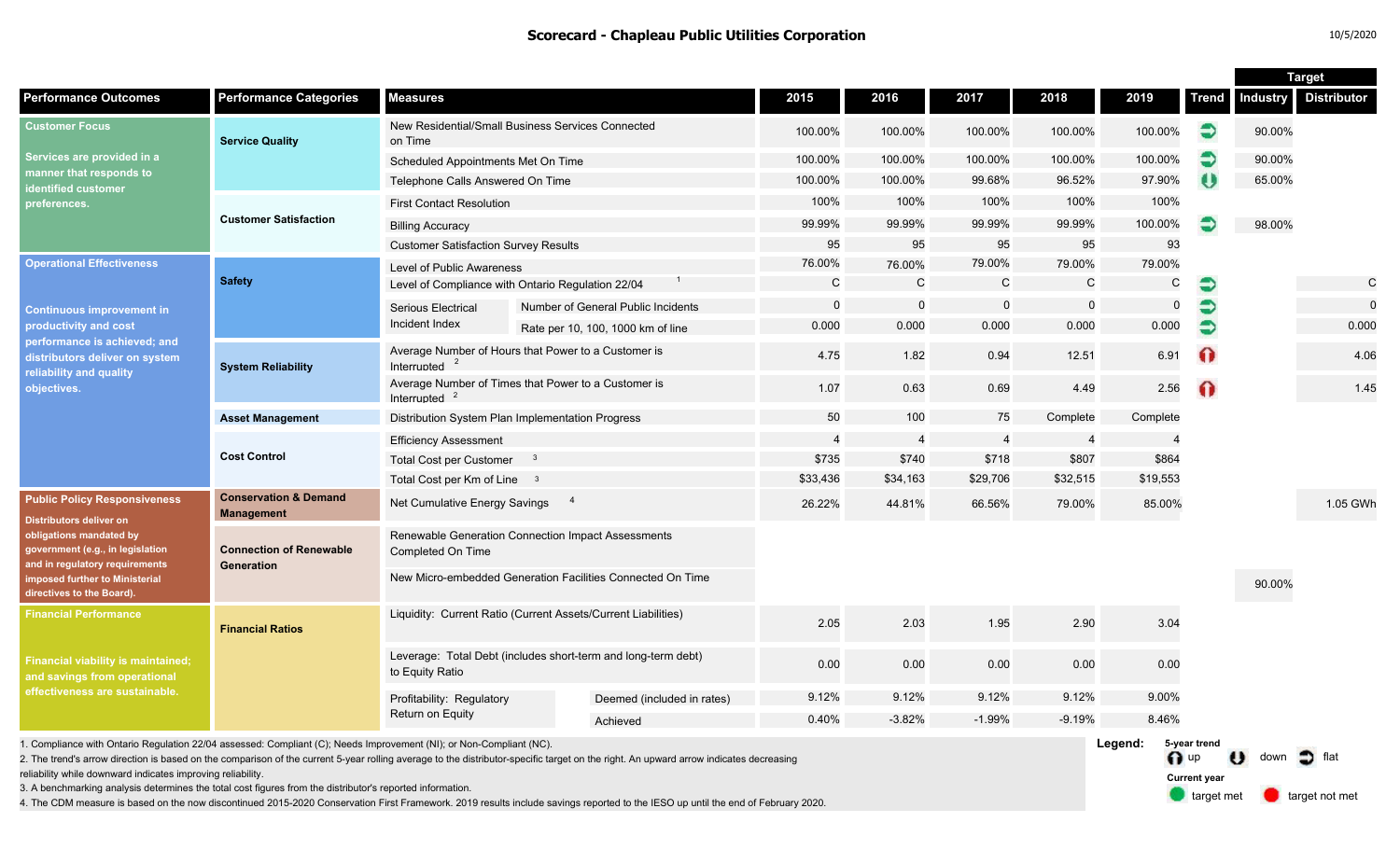# **2019 Scorecard Management Discussion and Analysis ("2019 Scorecard MD&A")**

The link below provides a document titled "Scorecard - Performance Measure Descriptions" that has the technical definition, plain language description and how the measure may be compared for each of the Scorecard's measures in the 2019 Scorecard MD&A: **[http://www.ontarioenergyboard.ca/OEB/\\_Documents/scorecard/Scorecard\\_Performance\\_Measure\\_Descriptions.pdf](http://www.ontarioenergyboard.ca/OEB/_Documents/scorecard/Scorecard_Performance_Measure_Descriptions.pdf)**

## **Scorecard MD&A - General Overview**

• In 2019, Chapleau Public Utilities Corporation was committed to meeting and exceeding all targets relating to service quality for customers and satisfying the customers. Chapleau Public Utilities Corporation has remained above the industry target for performance targets with the exception of system reliability. Chapleau Public Utilities Corporation's scheduled outages and defective equipment are still above our current 5-year rolling average to our specific target, but much better than in 2018. The average number of hours that power to a customer is interrupted is half of what it was in 2018 and this is due to ongoing annual maintenance. Chapleau Public Utilities Corporation is aggressively initiating system maintenance activity with increased capital to decrease the defective equipment outages and provide a safe and reliable power source in the future.

Chapleau Public Utilities Corporation's performance was100% for connection on time and appointments met. Calls answered on time has increased from the previous year to 97.9% and billing accuracy 100%. All above the industry average.

Chapleau Public Utilities Corporation is continuing its work to upgrade the distribution system from 5kV to 25kV.

In 2019, Chapleau Public Utilities Corporation has improved its scorecard performance results and will continue to work hard to see improvement in 2020. The improvements are expected as a result of system improvements and enhanced system reliability due to capital investments to the distribution station and system.

The scorecard helps Chapleau Public Utilities Corporation operate effectively while continually seeking ways to improve productivity and focus on improvements.

The scorecard is designed to track and show Chapleau Public Utilities Corporation's performance results over time and help to clearly benchmark performance/improvement against other utilities and best practices. The scorecard includes traditional metrics for assessing services, such as financial performance and costs per customer. In addition, future performance results for 2024 and onward will include several new metrics that directly reflect the customer experience, safety and Distribution System Plan implementation to showcase the progress and Chapleau Public Utilities Corporation's commitment to its customers. All of these metrics will be explained throughout this discussion and analysis.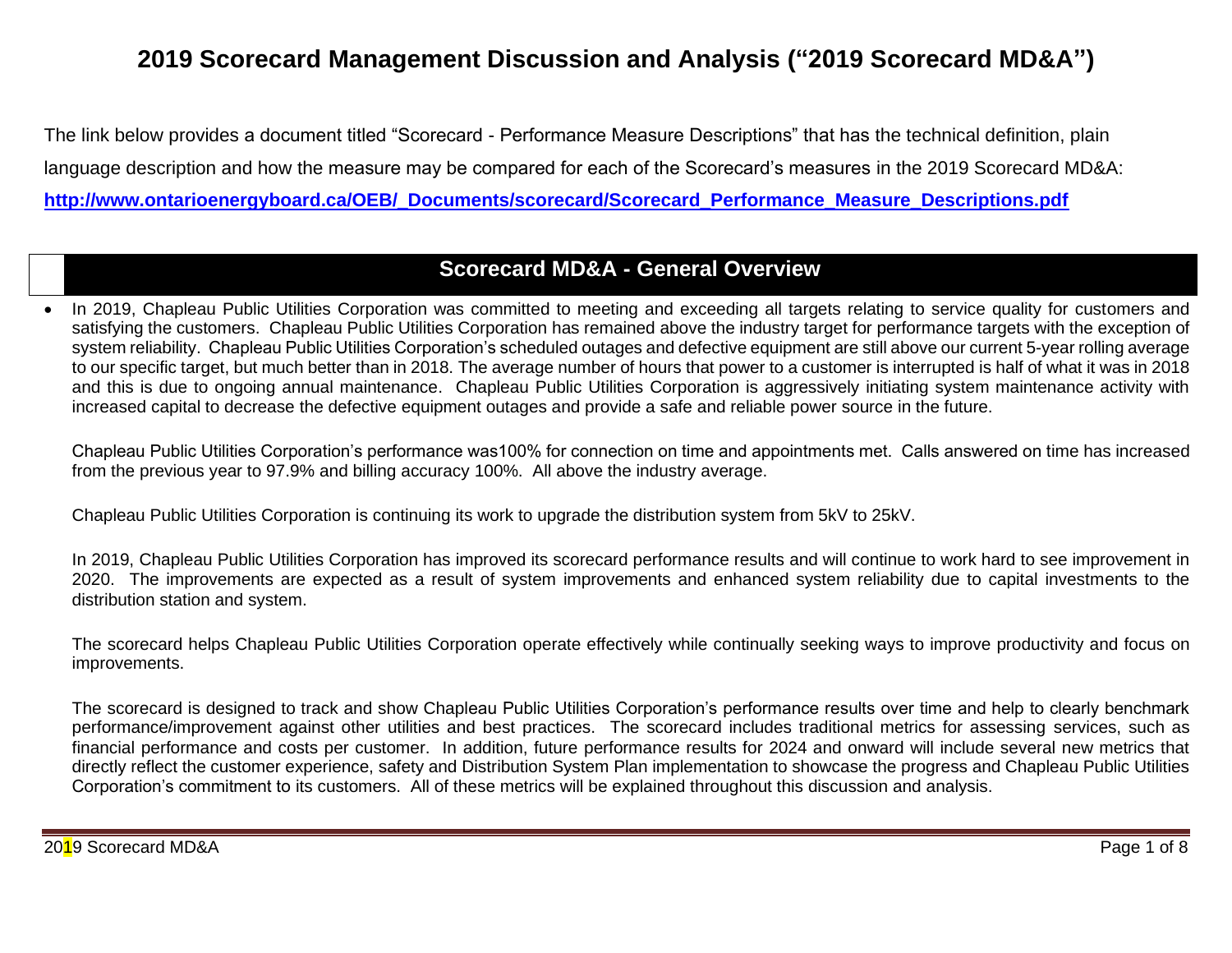## **Service Quality**

#### • **New Residential/Small Business Services Connected on Time**

Chapleau Public Utilities Corporation connected 11 new services in 2019, well within the 5-day window provided in the Distribution System Plan regulations. Chapleau Public Utilities Corporation has achieved 100% for new services connected on time since the scorecard reported was implemented back to 2009, continually above the industry target.

#### • **Scheduled Appointments Met on Time**

Chapleau Public Utilities Corporation had 17appointments in 2019 to complete work requested by customers, read meter, reconnects, meetings, locates, disconnects, service upgrade connections all during regular office hours. Chapleau Public Utilities Corporation has in the past and continues to meet 100% of these appointments on time exceeding the industry target of 90%.

#### • **Telephone Calls Answered on Time**

Chapleau Public Utilities Corporation recorded 333 incoming calls. All calls were answered within 30 seconds or less in 97.90% of the time an increase from the previous year. These results significantly exceed the OEB mandated 65%.

## **Customer Satisfaction**

#### • **First Contact Resolution**

Chapleau Public Utilities Corporation had 1 concern; the concern was for high bill. The concern was resolved the same day for 100%.

#### • **Billing Accuracy**

For the period of 2019, Chapleau Public Utilities Corporation issued more than 14,800 bills and achieved accuracy of 100%. This is above the OEB target of 98%. Chapleau Public Utilities Corporation continues to strive for high billing accuracy results and addressing complaints in a timely fashion while continuing its ongoing effort to recognize any issues that may arise.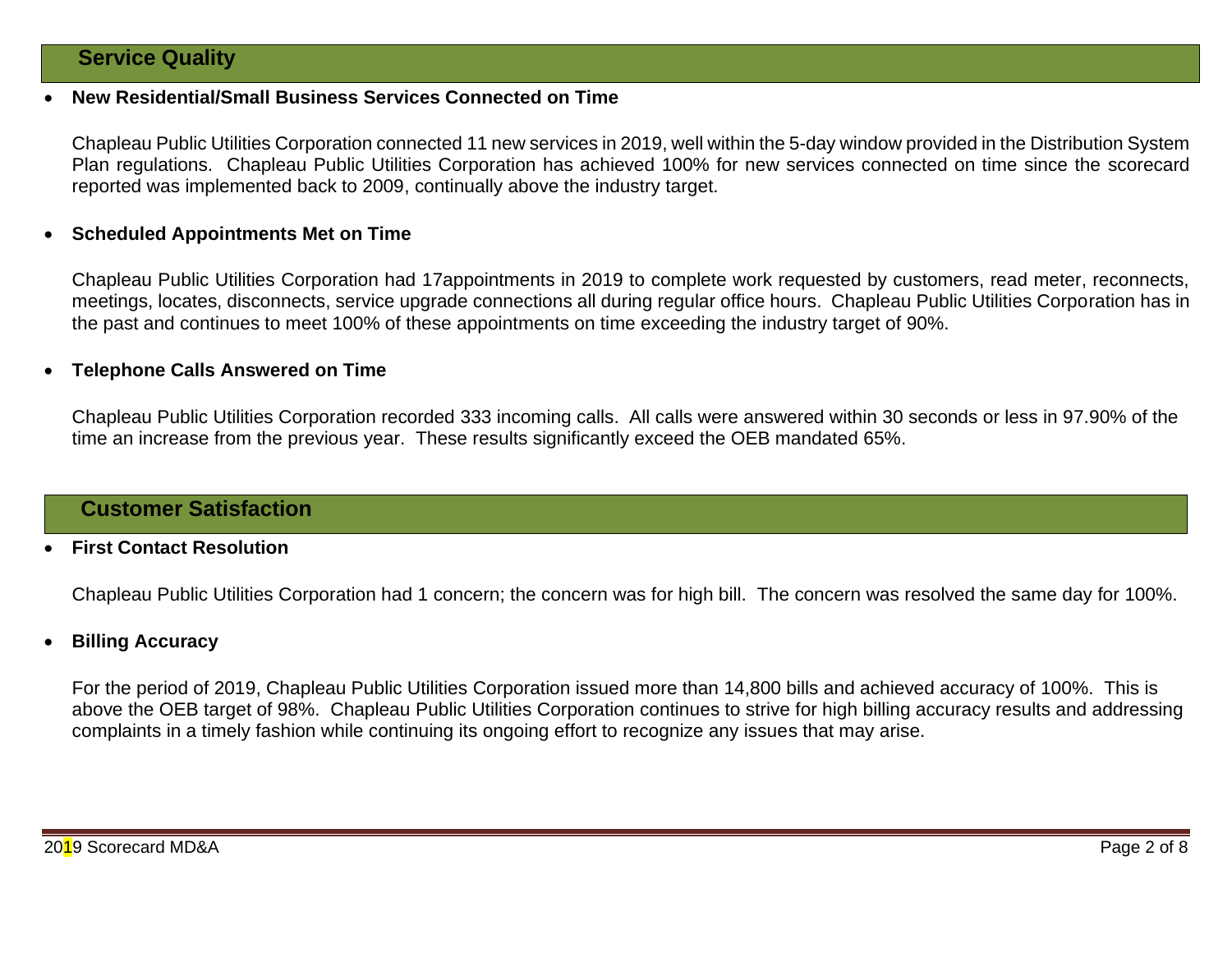## • **Customer Satisfaction Survey Results**

Chapleau Public Utilities Corporation's last customer satisfaction survey was conducted in 2019 with a result of 93%. The utility used selected relevant questions from its survey to determine its overall results. Responses to the questions are assigned a range of numerical values which could range from 1-5. This range gives the weight of the responses. The weighted results are compared to the total response to arrive at an overall percentage therefore determining the total customer satisfaction result.

Customers indicated that they expect their utility to provide consistent and reliable service. To address customer preference, Chapleau Public Utilities Corporation will continue to effectively maintain its infrastructure and invest in reducing time loses and sustaining system reliability. Chapleau Public Utilities Corporation's strategy must be cost-effective and at the same time be sufficient to continue to balance distribution system reliability, efficiency and return on investment.

## **Safety**

#### • **Public Safety**

Public Safety has 3 components A. B. C. which will be explained below. Chapleau Public Utilities Corporation has performed very well in all 3 components with 79% for public awareness, compliant with regulation 22/04 and zero public incidents or public contact with any electrical infrastructure.

## o **Component A – Public Awareness of Electrical Safety**

The public awareness component is expected to measure the level of awareness of key electrical safety precautions among the public within the distributor's service territory. The survey is required every two years with the next scheduled for 2020. Chapleau Public Utilities Corporation uses Facebook, social media and our website to post safety information.

## o **Component B – Compliance with Ontario Regulation 22/04**

Ont. Reg. 22/04 establishes objective based electrical safety requirements for the design, construction and maintenance of electrical distribution system owned by the distributor. The regulation is monitored through an audit of compliance. Chapleau Public Utilities Corporation takes the safety of the public and employees paramount; Chapleau Public Utilities Corporation is pleased to have received a Compliant rating for 2019. Chapleau Public Utilities Corporation has been compliant since 2015.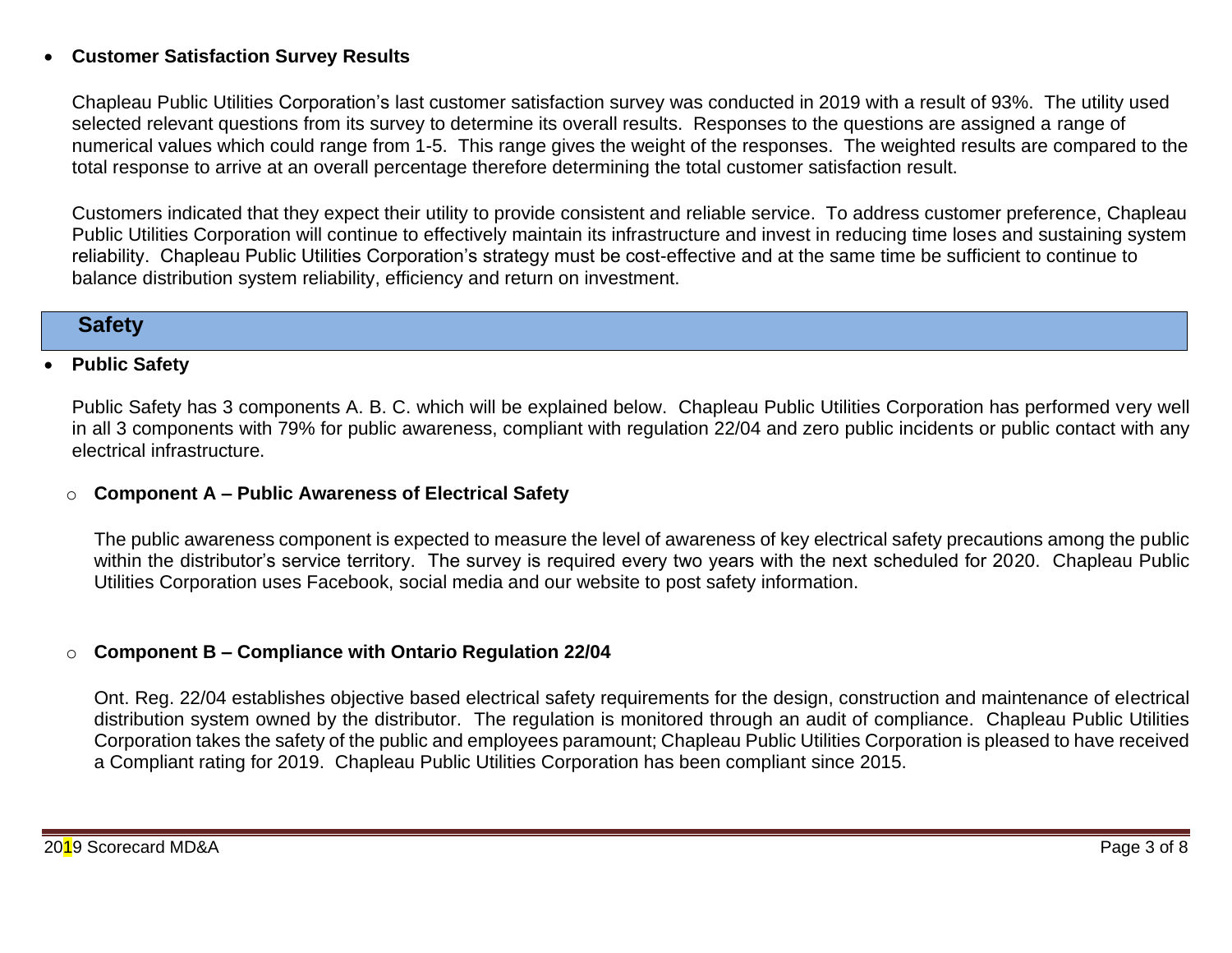### o **Component C – Serious Electrical Incident Index**

Chapleau Public Utilities Corporation had no serious incidents to report for 2019. The utility has not had a serious electrical incident to report since reporting became mandatory. In 2015, the results are zero incidents per 10 km of line. The 5-year incident rate of "0" for the number of General Public incidents is a good illustration of the utility's commitment to safety.

## **System Reliability**

#### • **Average Number of Hours that Power to a Customer is Interrupted**

The reliability of supply is primarily measured by internationally accepted indices SAIDI and SAIFI as defined in the OEB's Electricity Reporting & Record Keeping Requirements dated May 3, 2016. SAIDI or System Average Interruption Duration Index is the length of outage customers experience in the year on average expressed as hours per customer per year. SAIFI or System Average Interruption Frequency Index is the number of interruptions per year per customer. An interruption is considered sustained if it lasts for at least one minute.

Loss of supply (LOS) outages occur due to problems associated with assets owned by another party other than Chapleau Public Utilities Corporation or the bulk electricity supply system. Chapleau Public Utilities Corporation tracks SAIDI and SAIFI including and excluding LOS. Major Event Days, MED, are calculated using IEEE STD1366-2012 methodology. MED are then confirmed by assessing whether interruption was beyond the control of Chapleau Public Utilities Corporation (i.e. force majeure or LOS) and whether the interruption was unforeseeable, unpredictable, unpreventable, or unavoidable.

Chapleau Public Utilities Corporation had a significant decrease in outages in 2019 at (22) and 2018 (36). Of the outages in 2019, 8 were loss supply and scheduled maintenance outages. Chapleau Public Utilities Corporation had a significant decrease in 2019 of (8) in defective equipment outages from 2018 of 14. This is evidence that our annual maintenance showing positive results.

Chapleau Public Utilities Corporation's average number of hours interruption in 2019 was at 6.91 a significant decrease from 2018 at 12.51. The decrease was largely due to less scheduled outages in 2019.

Scheduled outages are for system maintenance and improvements and are a yearly occurrence in order to have a safe, secure and reliable distribution system

.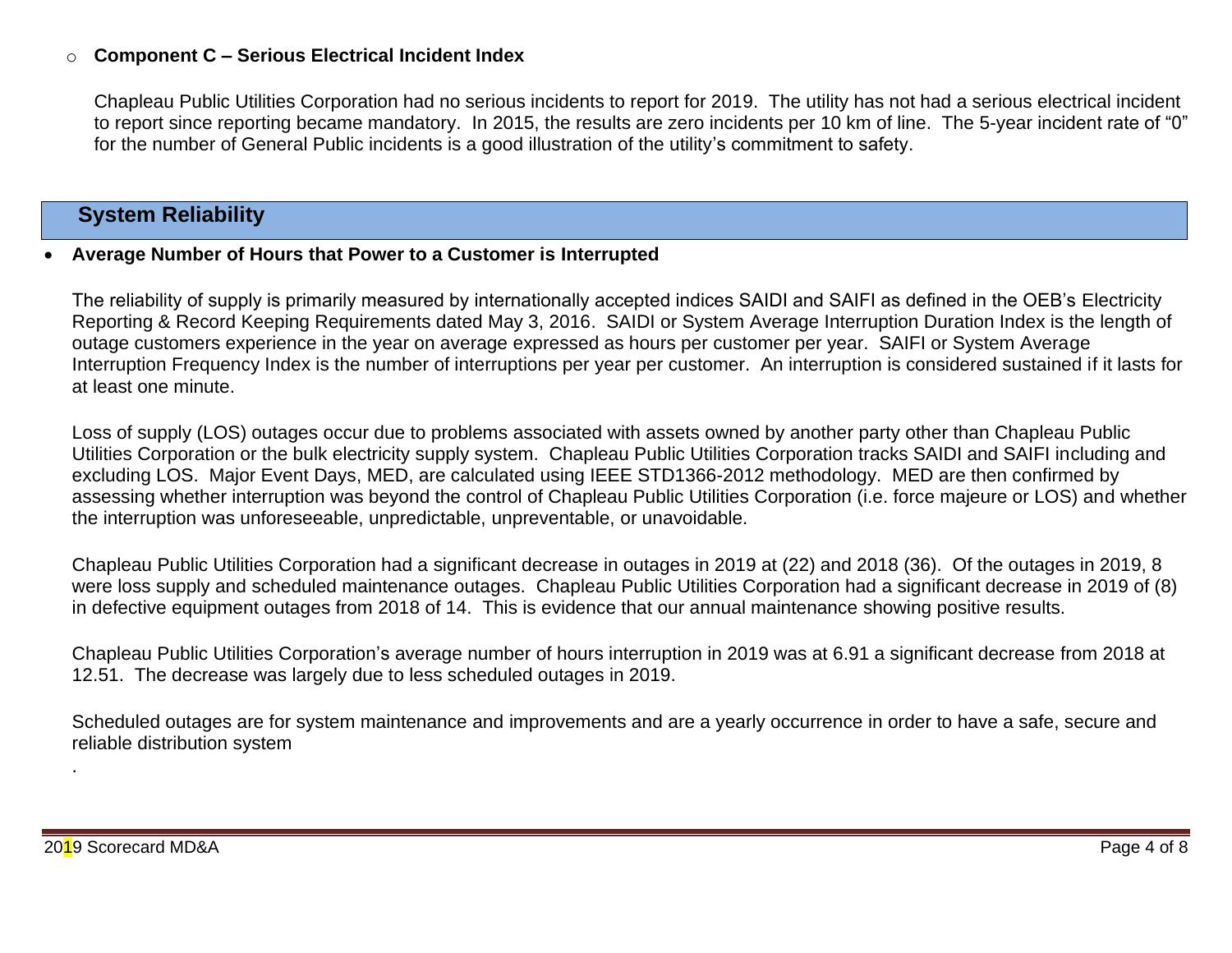## • **Average Number of Times that Power to a Customer is Interrupted**

Chapleau Public Utilities Corporation's average number of times power was interrupted (2.56) has decreased by almost half of 2018 (4.49). This can again be attributed to the ongoing annual maintenance to the distribution system.

Chapleau Public Utilities Corporation will continue to monitor its assets with deficiency patrols along with infra scans of the entire Distribution System along with the substation.

## **Asset Management**

#### • **Distribution System Plan Implementation Progress**

Chapleau Public Utilities Corporation's Distribution System Plan was approved in June 2019. Implementation of the Distribution Plan started in 2019 working on like-for-like system renewal at an accelerated pace to address the continuing aging distribution system. The forecast plan is the required system renewal plan appropriately asset replacements while maintaining Chapleau Public Utilities Corporation's reliable, safe, and secure service.

The planning horizon for this Distribution System Plan covers ten years with a five-year historical period of 2014 to 2018, where 2018 is the Bridge Year, and a five-year forecast period of 2019 to 2023, where 2019 is the test year.

For the 2019 scorecard, our Distribution System Plan for 2019 to 2023 has started. The Distribution System Plan outlines Chapleau Public Utilities Corporation's forecasted capital expenditures over the next 5 years, required to maintain and expand the distributor's electricity system to serve its current and future customers. The forecast plan is the required system renewal to plan appropriately asset replacements while maintaining Chapleau Public Utilities Corporation's reliable, safe, and secure service.

## **Cost Control**

#### • **Efficiency Assessment**

Electricity distributors are evaluated by the Pacific Economic Group LLC ("PEG") on behalf of the OEB to produce a single efficiency ranking. The ranking is based on a total cost approach taking into account the amount spent on capital and infrastructure reinvestments and the amount spent on operations, maintenance and administration. The LDC's are divided into five groups based on the magnitude of the difference between their respective individual, actual and predicted costs.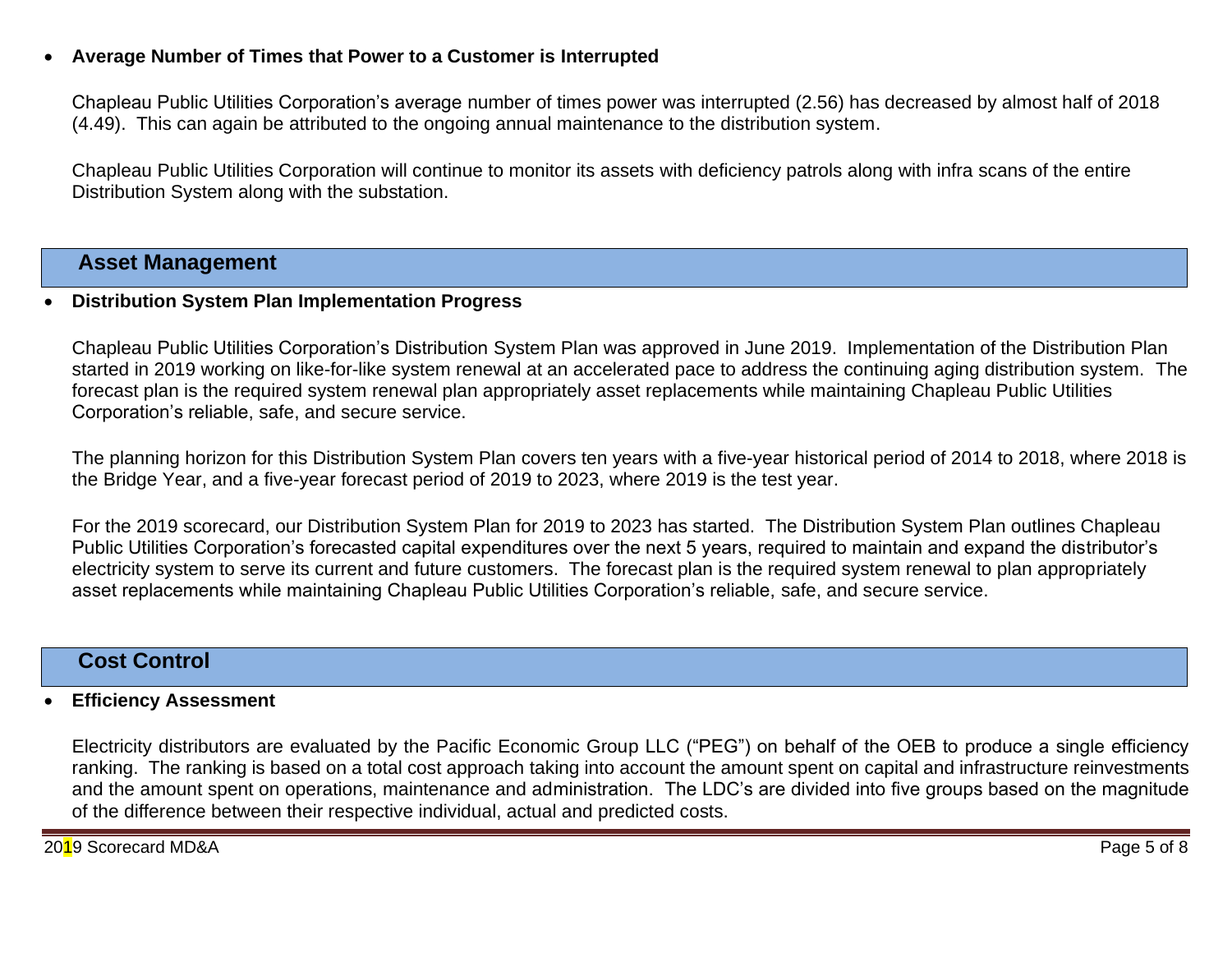In 2019, Chapleau Public Utilities Corporation is again Group 4. A group 4 distributor is defined as having actual costs in excess of 10% to 25% above predicted costs. The group 4 rating was anticipated because of the investment in our distribution station and distribution system. Chapleau Public Utilities Corporation has experienced an increase in its total cost required to deliver quality and reliability services to its customers. Chapleau Public Utilities Corporation will continue working pro-actively with replacing assets and work towards improving its ranking to a more efficient group.

### • **Total Cost per Customer**

Total cost per customer is calculated as the sum of Chapleau Public Utilities Corporation's capital and operating costs and dividing this cost figure by the total number of customers that we serve. Managing costs is a responsibility taken seriously at Chapleau Public Utilities Corporation. The levels of spending are measured and prudently controlled so that customer rates are minimally affected. Similar to most distributors in the province, Chapleau Public Utilities Corporation has experienced increases in its total costs required to deliver quality and reliability service to customers. Chapleau Public Utilities Corporation has managed to keep its costs reasonable despite having to deliver a provincial wide program such as Time of Use metering (Smart Meters), growth in wages and benefit costs, investment in new information system technology and the renewal of the distribution system.

## • **Total Cost per Km of Line**

This measure uses the same total cost as used in the cost per customer calculation above. Total cost is divided by the kilometer of line in Chapleau Public Utilities Corporation's service territory.

The main driver in the decrease in cost per km of line is due to the change in OEB reporting requirements related to line km. In the past we reported only the total primary circuit km of line, this year total primary and secondary circuit km of line was reported therefore increasing the total circuit of km of lines in turn decreasing the total cost per km of line.

## **Conservation & Demand Management**

## • **Net Cumulative Energy Savings**

Chapleau Public Utilities Corporation with the continued help of our program administrator has reached 85% of target savings.

This percentage of target would not have been achieved without the interest of all Chapleau Public Utilities Corporation's residential, small business and commercial customers taking the initiative to follow through with the programs being offered.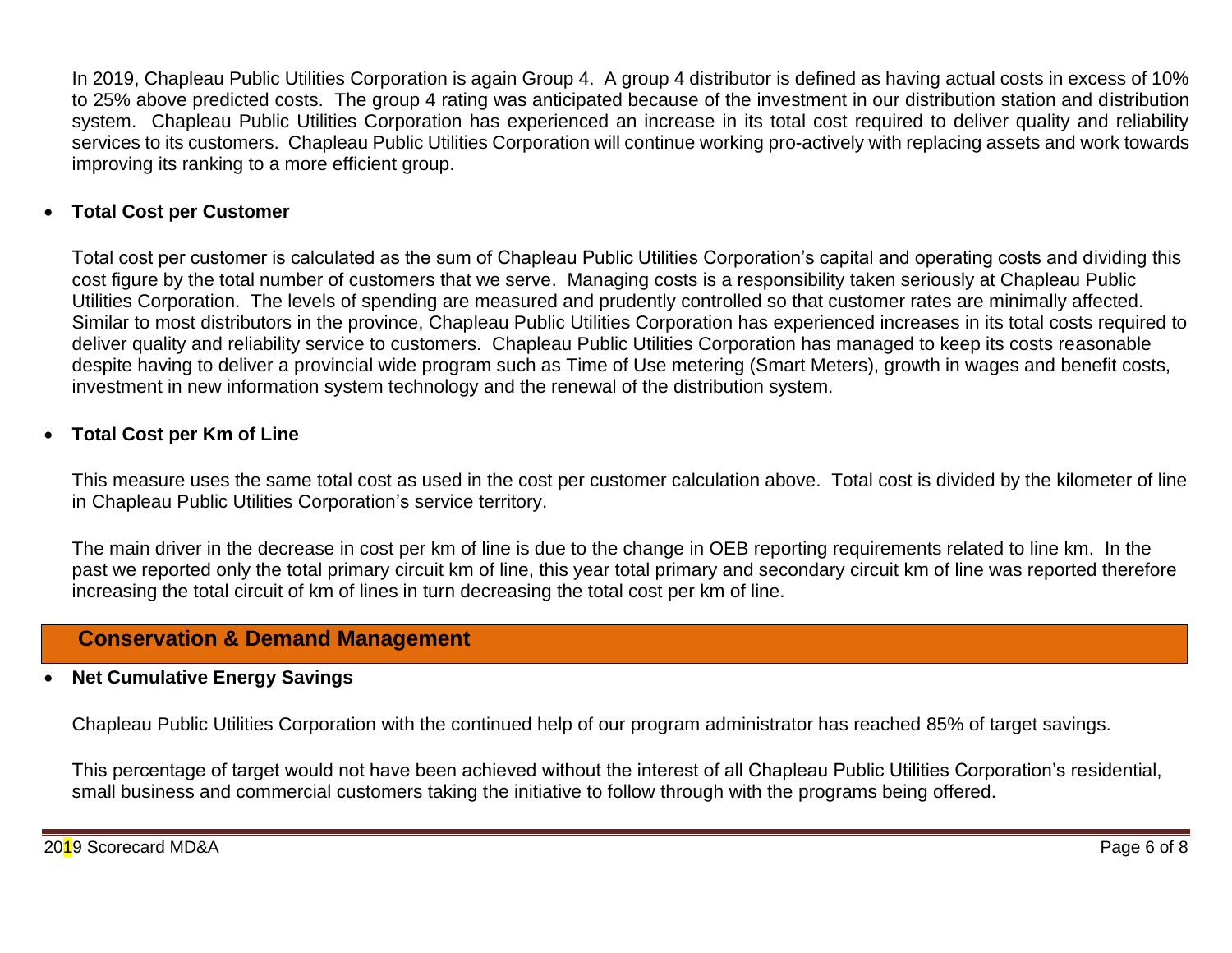## **Connection of Renewable Generation**

#### • **Renewable Generation Connection Impact Assessments Completed on Time**

Chapleau Public Utilities Corporation is and has been constrained to accept any renewable generation on its distribution system. This is something that is beyond our control because of Hydro One transmission constraints.

#### • **New Micro-embedded Generation Facilities Connected On Time**

MicroFit applicants are those customers applying to generate electricity at a level less than or equal to 10 kW of electricity. Chapleau PUC has not connected any renewable generation.

Chapleau PUC has no Micro Fit generation connections because of Hydro One's transmission constraints.

## **Financial Ratios**

#### • **Liquidity: Current Ratio (Current Assets/Current Liabilities)**

As an indicator of financial health, a current ratio that is greater than 1 is considered good as it indicates that the company can pay its short-term debts and financial obligations. Chapleau Public Utilities Corporation's current ratio went from 2.90 in 2018 to 3.04 in 2019, still showing the company in a strong healthy financial position.

#### • **Leverage: Total Debt (includes short-term and long-term debt) to Equity Ratio**

Chapleau Public Utilities Corporation has no debt.

#### • **Profitability: Regulatory Return on Equity – Deemed (included in rates)**

Chapleau Public Utilities Corporation's profitability has remained steady during the past 5 years with 2019 at 9.0%. The OEB allows a distributor to earn +/-3% of the expected return on equity. When a distributor performs outside of this range, the actual performance may trigger a regulatory review of the distributor's revenues and cost structure by the OEB.